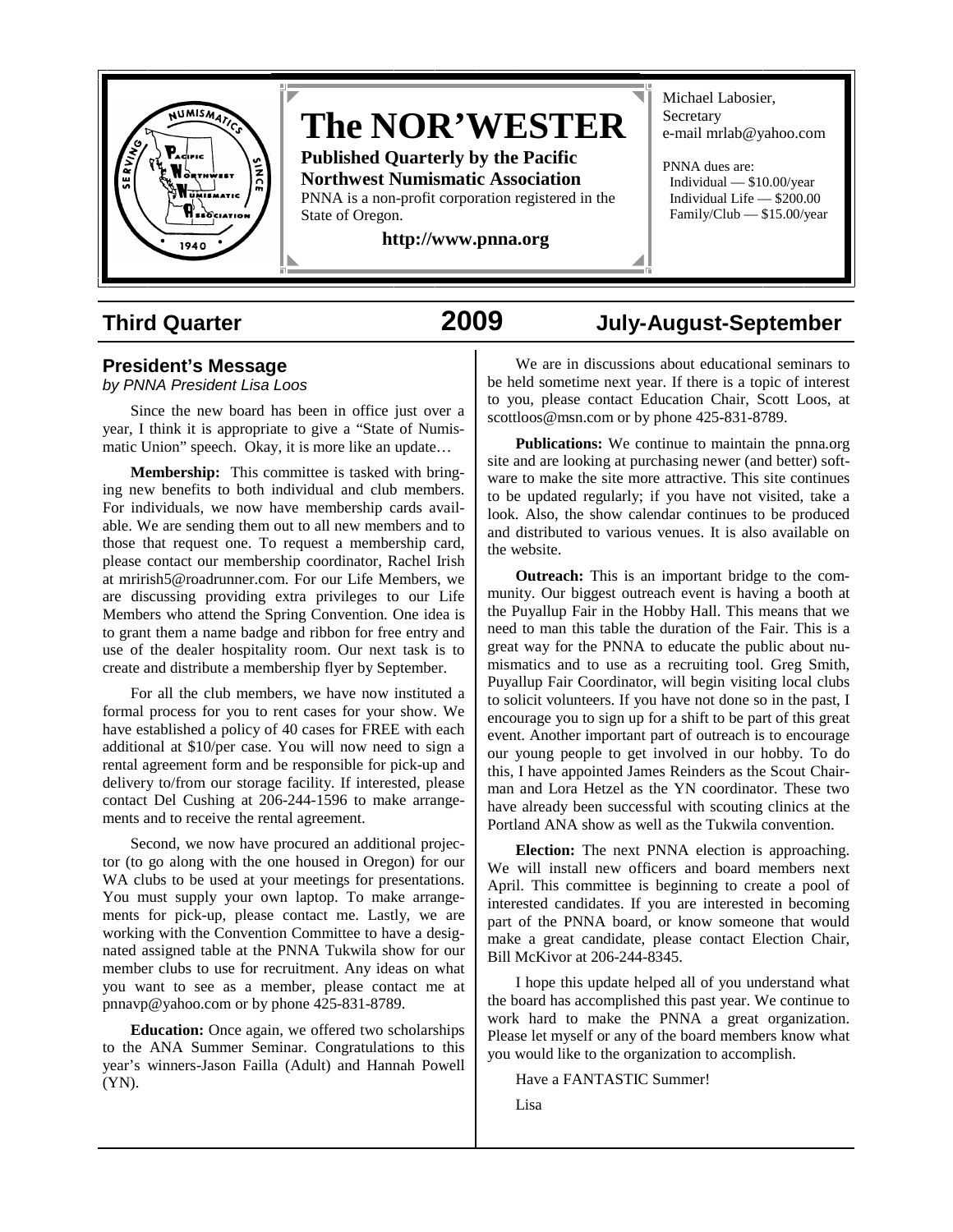#### **PNNA 2009 Annual Awards Summary**  *by Danny Bisgaard*

On April 18, 2009, the following awards were presented to the membership at the PNNA Tukwila show:

**President's Awards** – President Lisa Loos presented awards to Greg Smith for his involvement as the coordinator at the annual Puyallup Fair, Mike Pepka for his coordination of the YN treasure hunts and to Richard Billings for his General Chairmanship of the PNNA Tukwila show.

**Nina Nystrom Memorial Award** – President Lisa Loos announced the award winner as Greg Franck-Weiby. Greg has been a supporter of the PNNA and their shows. He has been instrumental in "coining" the pewter, silver, gold and copper medals that are sold at the shows. He was not in attendance in Tukwila this year, so Vice-President Danny Bisgaard presented the plaque to Greg at the May board meeting of the Salem Numismatic Society in Salem, Oregon.

**Bob Everett Memorial Award** – Two nominations were submitted to the committee (the past five winners of the award) and the 2009 winner is James Reinders. James has been very instrumental in promoting the hobby, serving as scout coordinator for the PNNA and ANA. At the Spring ANA show in Portland, over 450 boy and girl scouts participated, which is a record for an ANA show. He was not in attendance in Tukwila, so Vice-President Danny Bisgaard will present the plaque and check to James at a future Willamette Coin Club meeting in Portland.

**Scholarships** – The PNNA Awards subcommittee received seven scholarship applications – five adult and two YN. We want to take this opportunity to thank all the members that took the time to apply. Last year we only had one application. The adult winner is Jason Failla and the YN winner is Hannah Powell. Both are excited to win the award, and will report back on their experiences this summer in Colorado.

**National Coin Week** – ANA's National Coin Week was April 19-25, 2009 and this year's theme was the celebration of Abraham Lincoln's 200<sup>th</sup> birthday. We asked for more clubs to participate this year but only one did. Olympia Coin Club, once again, wins this year's National Coin Week award – a monetary contribution from the PNNA to the Olympia Coin Club.

Once again, thanks for taking the time to nominate or submit an application for these important PNNA awards. The membership is the life blood of the PNNA. Your interest and knowledge and continued education are the reasons these awards are made available to all of you.

More information about the various PNNA awards can be found on the PNNA website at http:// www.pnna.org/awards.html.

#### **PNNA-Willamette Fall Convention**

Put October 24-25 on your calendars ... the 5th Annual PNNA/Willamette Coin Club Fall Convention and Coin Show will be here before you know it. This year will feature an expanded bourse, YN program, Scouting Clinic and expanded exhibit area – more details will follow in the fall issue of *The Nor'Wester*.

#### **Call for Puyallup Fair Volunteers**

Greg Smith of the Boeing Employees Coin Club is the Puyallup Fair Hobby Hall volunteer coordinator. Volunteers are needed to work 68 three-hour shifts (4 per day for 17 days, September 11-27) at the Hobby Hall coin collecting table, greeting the public and presenting a positive image of our hobby. Extensive numismatic knowledge is not required – we have handouts with a phone number and e-mail that people can use to get more information. We also usually have foreign coins for kids!

All volunteers receive two free Fair admission tickets per shift, and may also receive one or more parking passes if volunteering for at least two shifts. Admission is good for the entire day, so there's plenty of time to "cruise" the Fair before or after working.

Shift times are 10 AM to 1 PM, 1 PM to 4 PM, 4 PM to 7 PM and 7 PM to 10 PM (11 PM Friday and Saturday). Although you can sign up at certain coin club meetings including the Tacoma-Lakewood, Olympia and Boeing Employee club meetings, it may be easiest simply to contact Greg by phone at 206-766- 4269 or E-mail at smithgd11@comcast.net to volunteer. First-come, first-serve with respect to dates/shifts!

#### **PNNA Officers 2008-2010**

**President** - Lisa Loos **Vice President** - Danny Bisgaard **Secretary -** Michael Labosier **Treasurer** - Scott Loos **Directors**  Larry Gaye (Past President), Bruce Wonder, Eric Holcomb, Del Cushing, William McKivor, Gawain O'Connor, Steve Cox, Craig Korstad, David L. Ownbey, Rob Anglemier, Michael Sanders **Appointed Positions Dealer-Director** - Mark Gruner **Editor/Webmaster** - Eric Holcomb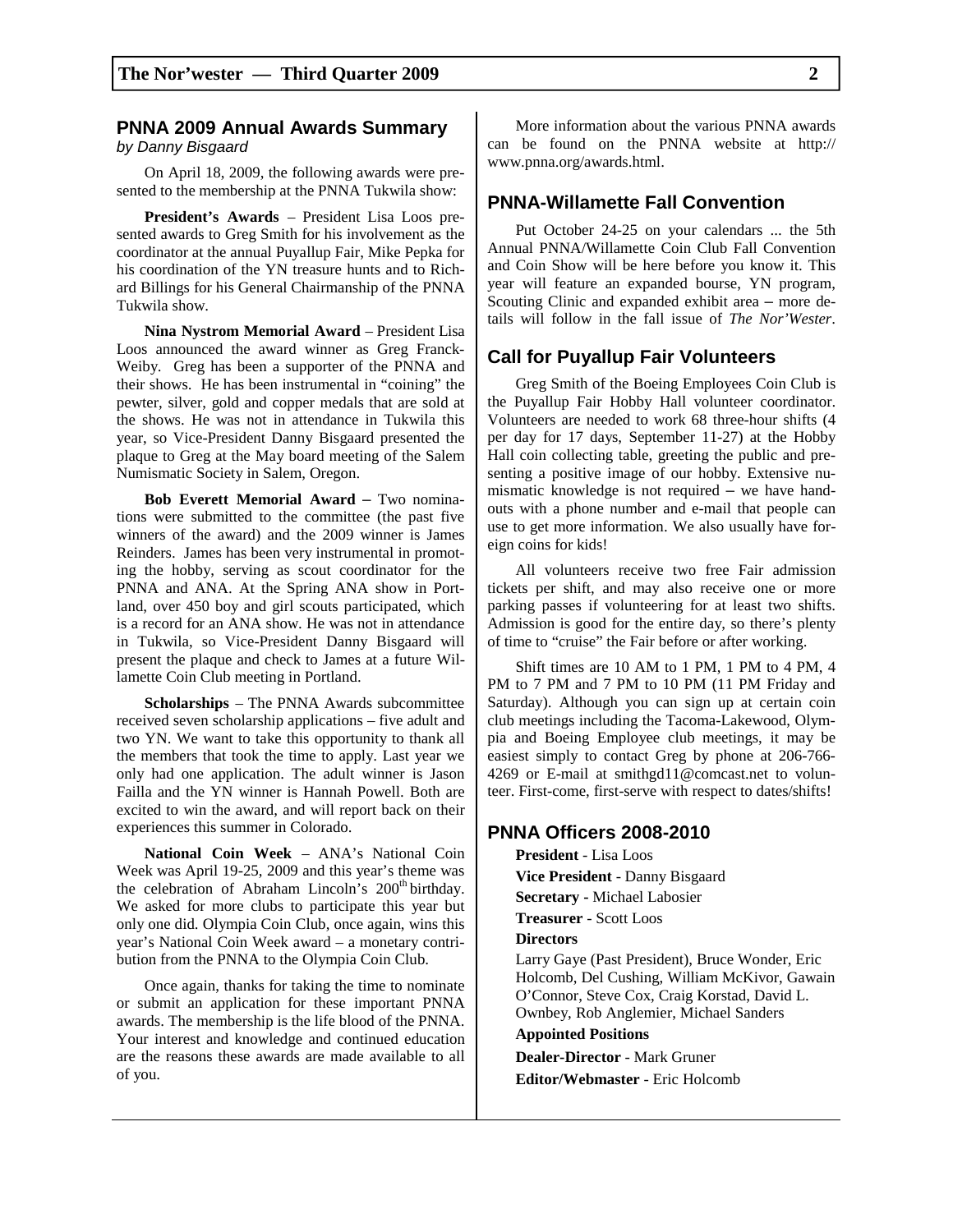#### **2009 Convention Exhibit Report**

#### *by Larry Rowe, Exhibit Chairman*

To those who remember, I was not able to attend last year's convention due to illness. In my place, Chief Judge Eric Holcomb took care of all exhibit duties and did a fine job. As I am no longer on the board of directors, all my duties were to cease at the end of my term at last year's convention. President Lisa Loos contacted me and asked if I would continue to serve as Exhibit Chairman, to which I agreed. Therefore, I have returned to handling convention exhibits. This is my report for 2009.

As usual, there were few but excellent exhibits. The judging of the competitive exhibits was carried out by Chief Judge Eric Holcomb, Del Cushing and Al Westerhof. My sincere thanks to all of them for donating their time to perform a difficult task. Following are the results of their work.

#### **Competitive Exhibits**

**Class 1 - United States and Canadian Coins** 

No entries

**Class 2 - United States and Canadian Paper Money**  No entries

**Class 3 - Tokens, Medals and Decorations** 

No entries.

**Class 4 - World Coins and Paper Money** 

1st Place – Steve Cox, "The Bank Notes of the Bank of Tabasco"

2nd Place – Milt Blackburn, "Zimbabwe's Inflation Currency – 2006 – 2009"

#### **Class 5 - General or Specialized**

1st Place – Larry Gaye, "What is Arab Byzantine Coinage?"

2nd Place – Tom Sparks, "The Short Snorter Project"

**Class 6 - Pacific Northwest Numismatic Material**  No entries.

#### **Best Tokens and Medals**

*C.E. "Hepp" Heppner Memorial Award*  Not awarded.

#### **Best of Show**

*Byron F. Johnson Jr. Memorial Award* 

Steve Cox, "The Bank Notes of the Bank of Tabasco"

Congratulations to all the winners.

It occurred to me that most people do not know what exhibit winners receive for their awards, and thus never have seen any. Since the PNNA cannot afford to carry awards on hand for all the classes and placements to be presented at the convention, as the cost would be prohibitive, awards are custom made after the convention and mailed to the recipients.

A 3x4" or 5x7" plaque is made by Northwest Numisplastics which has the proper information on it. To enhance the award, a feature item is encased in the plaque. For first place and best of show, a current one ounce Silver Eagle is included. For second and third place (and for the judges), a current show medal is included. These make a very attractive award. These awards are not cheap to produce, and make a nice memento.



*2009 Nor'wester: September 15, 2009.* 

Please send ad copy to Eric Holcomb (e-mail Eric @Holcomb.com), and payment to the PNNA treasurer or to Rachel Irish. Call Eric (541-647-1021) for more info.

Advertising rates (per regular/convention issue) are: \$4.00/\$5.00 (1 column inch; no oversized text) \$7.50/\$10.00 (1/8-page; business card) \$10.00/\$12.50 (1/6-page) \$15.00/\$18.00 (1/4-page) \$25.00/\$30.00 (1/2-page) \$45.00/\$50.00 (full page)

Web advertising rates (per year on www.pnna.org): 1-line web site listing — Free to members

\$10.00 (sponsor page ad; business card size)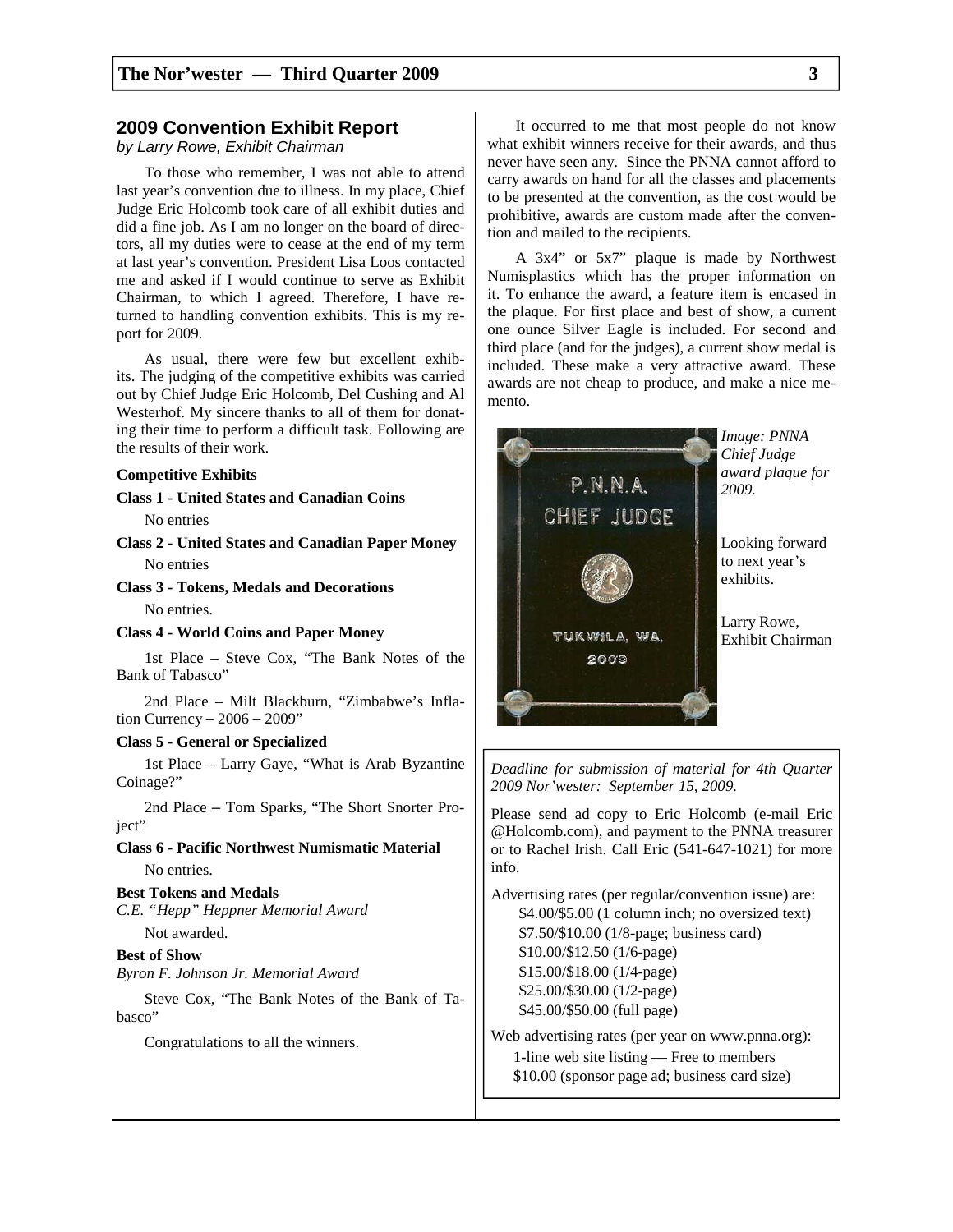### *ANA National Money Show, March 13-15, 2009 in Portland*

The ANA National Money Show™ was held March 13-15, 2009 at the Oregon Convention Center in Portland, Oregon! The local host clubs were the PNNA and the Willamette Coin Club, with the Salem Numismatic Society as an honorary host club. We had a great event, with an attendance of over 7,500 as reported by the ANA.

#### **Show Reports**

**ANA Governor Walt Ostromecki** – I want to again express my thanks to the PNNA, Willamette Coin Club and Salem Numismatic Society for hosting a simply fantastic and successful ANA National Money Show. The entire committee and volunteer core were very friendly, zealous and dedicated. Kudos to all!

I do hope the ANA will consider the Portland venue in the future. Again, thanks for all your volunteer hours and hard work. I know the numismatic press will play up the show as one of the top, if not the most outstanding ANA National Money Shows in many years. I am honored and proud to be a longtime PNNA member!

**PNNA officer Del Cushing – I** wish to extend my congrats to all who were instrumental in putting together what I believe was a highly successful convention. The organizations did the Northwest proud again. I know that the amount of interest by the Junior set surprised the ANA staff as they were not prepared for the number of future collectors to come through for the Treasure Trivia. It was heartening to see that much interest as THEY ARE the future of the hobby.

**John and Nancy Wilson** (Letter to the Portland chairmen, workers, and host coin clubs) – Thank you Portland! The ANA National Money Show recently concluded in Portland was a huge success. We grade all aspects of this convention MS70. We want to thank and congratulate the following for a "job well done." General Chairman Scott Loos, his local Committee and workers; the host coin clubs; ANA Exec. Dir. Larry Shepherd along with Meeting Services Manager Brenda Bishop and all their staff; the ANA National Volunteers, Bowers & Merena Auctions, the exhibitors, judges and speakers; Scout Clinic coordinators; the BEP, U.S. Mint and Post Office; public relations (publicity), security, coin publications; the thousands of visitors who attended and the hundreds of great coin dealers who had tables at the show. Without the dealers, we wouldn't have coin conventions. Wow, what an outstanding coin convention! Thanks again to everyone who contributed to the success of this show. We look forward to the summer ANA Convention in Los Angeles, CA. – John and Nancy Wilson, Ocala, FL. [John is a past ANA President.]

Also see http://www.pnna.org/ana\_2009\_portland.html

The 2010 ANA National Money Show™ will be held March 26-28, 2010 in Fort Worth, Texas.



*ANA President Barry Stuppler presents award to Larry Rowe in recognition of Larry's longtime service as an ANA National Volunteer.* 

*Convention General Chairman Scott Loos presents his special convention tokens to ANA Convention Manager Brenda Bishop (left), Larry Rowe (left of Scott) and Larry Gaye (right of Scott).* 





*View of the host club table with the bourse floor in the background. The host table was busy during the show, and a number of new club members were recruited with introductory free membership offers.* 



*Team of moneyers dressed in medieval and colonial garb: from left, Journeyman Moneyer Armand de Force ("modernly known as" Paul Cooper), Minister of the Moneyers' Guild Master Ian Cnulle (m.k.a. Greg Franck-Weiby), Journeyman Moneyer Arion the Wanderer (m.k.a. Dave Peters), Fellow of the Guild Master William Bjornsun (m.k.a. Bill Dawson), and Fellow of the Guild Derian Le Breton (m.k.a. Brian Fergusson).* 



*Oregon Historical Society marquee exhibit of the "Portland Penny" and the gold "Beaver" coins and dies.*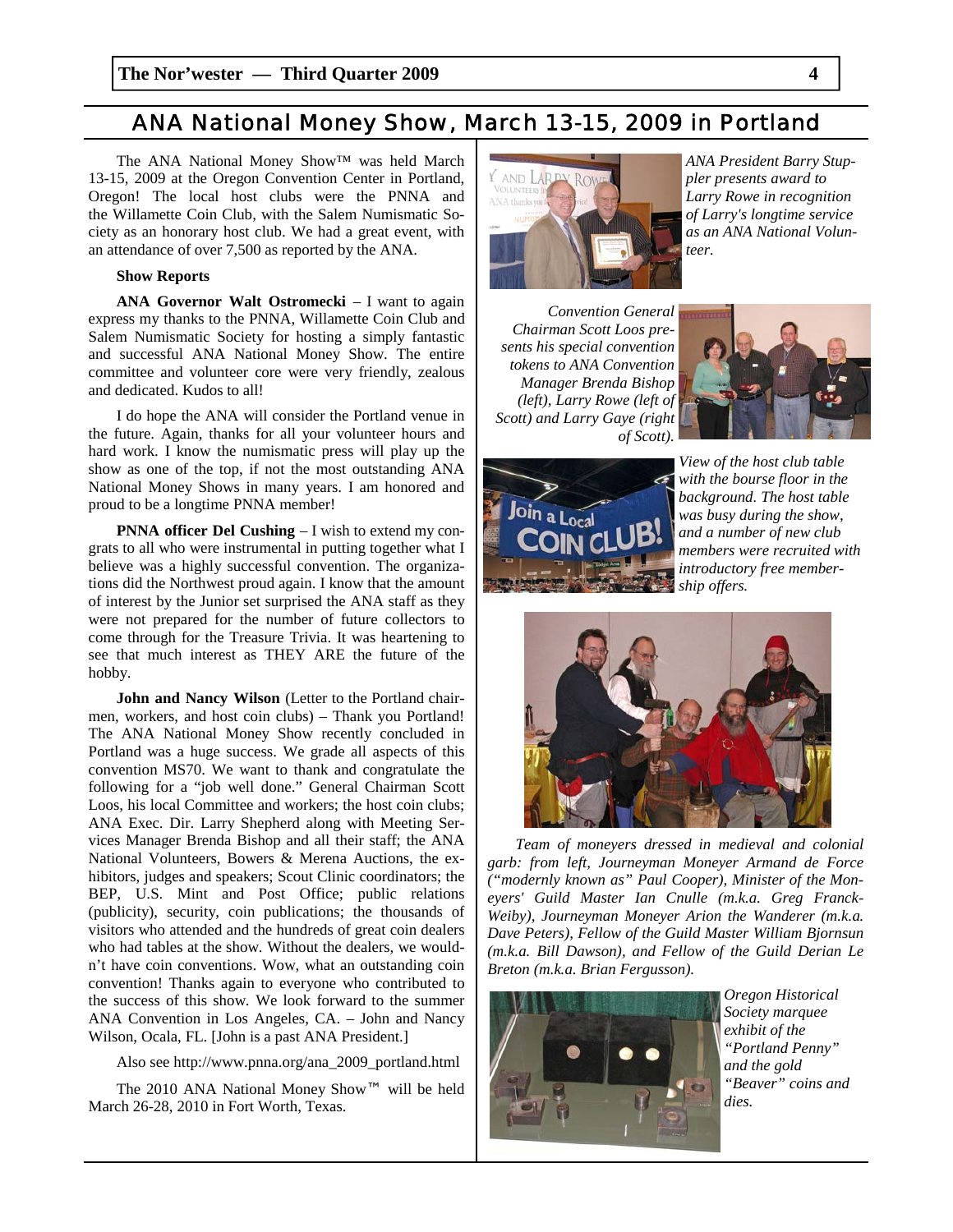### *PNNA 60th Annual Convention, April 17-19, 2009 in Tukwila*

The biggest annual coin show in the Pacific Northwest, sponsored by the Pacific Northwest Numismatic Association (PNNA), was once again a success, although attendance was down a bit from 2008 for various reasons, including a weak economy, nice weather convention weekend, and the national ANA show in March.

In addition to bourse activity, there were exhibits, awards, numismatic theater programs on Saturday, and a popular Young Numismatists (YN) program conducted by ANA Governor Walt Ostromecki.

- Juniors on the bourse floor were excited to have the opportunity to complete a set of numismatic items as part of the Young Numismatist (YN) "Treasure Hunt" game. Participation was excellent again this year!
- There were four competitive collector exhibits this year, all of which were quite interesting! [See detailed report on page 3.]
- Attendees once again received custom designed and struck pewter "tokens" while supplies lasted! [See the PNNA memorabilia catalog at http:// www.pnna.org/catalog/index.html.]

he PNNA is pleased to announce that the association's annual convention will again be held at the Tukwila Community Center the weekend of April 16-18, 2010.

Also see:

http://www.pnna.org/convention\_report\_2009.html

and

http://www.pnna.org/convention.html.

Dealers who wish to receive a bourse application should contact Scott Loos, PO Box 2210, North Bend, WA 98045, phone 425-831-8789, E-mail scottloos@msn.com.





*Steve Cox (left) receives speaker award from numismatic theater chairman Gawain O'Connor (right). Steve's talk was "A Brief History of the Japanese Yen."* 

*ANA museum curator Douglas Mudd (left), receives award for keynote speech, "An Overview of A House Divided; The Money of the Civil War."* 





*Bill McKivor (left) receives award for his talk, "Talbot, Allum, and Lee – The 'Conder token' that never was."* 

*Dick Billings (right) is recognized by PNNA President Lisa Loos (left) for his service as spring convention general chairman. Dick is retiring as chairman this year.* 



James Reinders, scouting co-chair at the 2009 ANA National Money Show in Portland, received the Bob Everett Memorial Award.

Moneyer Greg Franck-Weiby, who has struck souvenir "tokens" for the PNNA for many years, received the Nina Nystrom Memorial Goodwill Ambassador Award.

See page 2 for the PNNA 2009 annual awards summary by awards committee chairman Danny Bisgaard.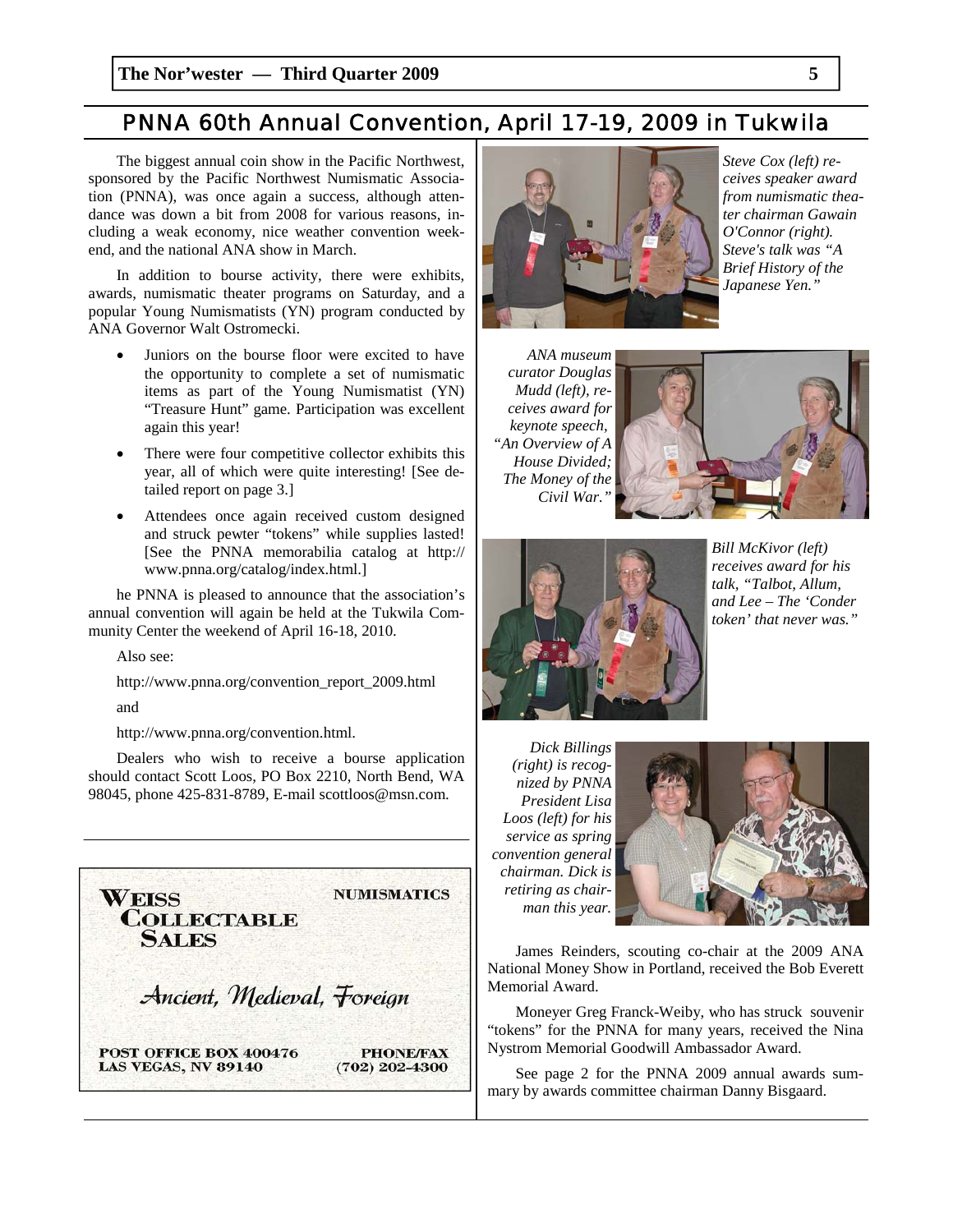#### **PNNA Board Meeting Minutes**

*18 April 2008, Tukwila, Washington*

Members in attendance: Lisa Loos, President; Danny Bisgaard, Vice President; Michael Labosier, Secretary; Scott Loos, Treasurer; Rob Anglemier, Director; Richard Billings, Director; Steve Cox, Director; Del Cushing, Director; Mark Gruner, Dealer-Director; Eric Holcomb, Director, Editor, Webmaster; Craig Korstad, Director; William McKivor, Director; Gawain O'Connor, Director; Michael Sanders, Director; Bruce Wonder, Director.

Members absent: Larry Gaye, Past President; David Ownbey, Director.

Guests in attendance: Walter Ostromecki, Alex Pancheco, Owen Gruner.

The board meeting was called to order by President Lisa Loos at 8:05 a.m. Lisa welcomed the directors and introduced guests.

Scott Loos presented the Treasurer's report. Club revenues for the first three months of 2009 totaled \$26,137 and expenses were \$3,085. At March 31, 2009 the club held cash balances of \$83,913, including \$21,736 held temporarily on behalf of the Token Congress. Most of the cash is invested in money market accounts and certificates of deposit. The Treasurer's report was approved (Mark/Craig).

The minutes of the January 17, 2009 meeting were approved (Danny/Scott). Mike Labosier reported that the board had approved by email vote a nomination request from ANA Governor candidate Tom Palmer.

#### **Old Business:**

Scott reported that the rental agreement form to be used for the club's digital projectors was being finalized.

#### **Committee Reports:**

**Convention** – Dick reported that convention attendance on Friday was estimated at 450. He also briefed the board on police activity in the parking lot on Friday. A suspicious person was reported to the police and arrested on outstanding warrants. Scott reported that the new policy of admitting dealers for setup at 8:00 a.m. and early bird pass holders at 9:00 a.m. had gone smoothly. Next year, an additional change will be implemented, with dealers limited to three listed persons on their table, rather than the current four.

Scott reported that the ANA National Money Show in Portland had exceeded expectations, with 8,000 attendees including lots of families and young people. Walter Ostromecki thanked the PNNA on behalf of the ANA for all of the club's efforts as co-sponsor of the

show. Walter also suggested that the PNNA follow up with the Burton Elementary Campus of the Evergreen Public School in Vancouver, WA. A group of teenagers from that school attended the show and had a great time.

Lisa announced the passing of Ace Reiswig's wife Juanita. The PNNA will send a sympathy card; memorial donations should be sent to the American Heart Association.

**Publication –** The Board discussed offering a membership category that provides for an electronic only version of *The Nor'wester* versus a hard copy by mail. Scott reported that 17 or 18 new members had signed up at the ANA show in response to an offer of one year free membership with the electronic version only. A similar offer was being made at the PNNA convention, and Scott described how this came about. In the future, the board will be involved in deciding such changes. After further discussion, a motion was passed (Eric/Craig) to offer a free one year membership to attendees at conventions sponsored or co-sponsored by the PNNA for a trial period of one year, commencing with the March, 2009 ANA show. Those who take advantage of this offer will have all the benefits of regular benefits, except that they will have access only to an electronic version of *The Nor'wester* and will not be mailed a hard copy. After the one year trial period, the board will decide whether to continue, amend, or drop this promotion.

In the context of this discussion, the board discussed the possibility of offering a two tiered membership dues structure (similar to the new ANA approach), where dues would be higher for those who want a hard copy of *The Nor'wester*. Given the current modest dues rates, the PNNA will not now take that approach. However, Scott asked Eric to post a notice on the website that members may choose to forgo receiving *The Nor'wester* by mail, and instead receive quarterly email notices to access an electronic version.

Eric reported that the PNNA website was attracting 400-500 page views per day. He has some ideas for website upgrades which may require additional funding.

**Education –** Scott reported on Numismatic Theater offerings and noted that convention medal sets were being given to the speakers. We may consider offering seminars through the ANA, but the participant fees would be high—possibly \$195 to \$250.

**Membership –** Rachel has mailed membership cards to new and renewing members as of January 1, 2009. Lisa and Rob are working on a flyer that would describe the benefits of PNNA membership. Lisa noted that the membership committee chair position is open.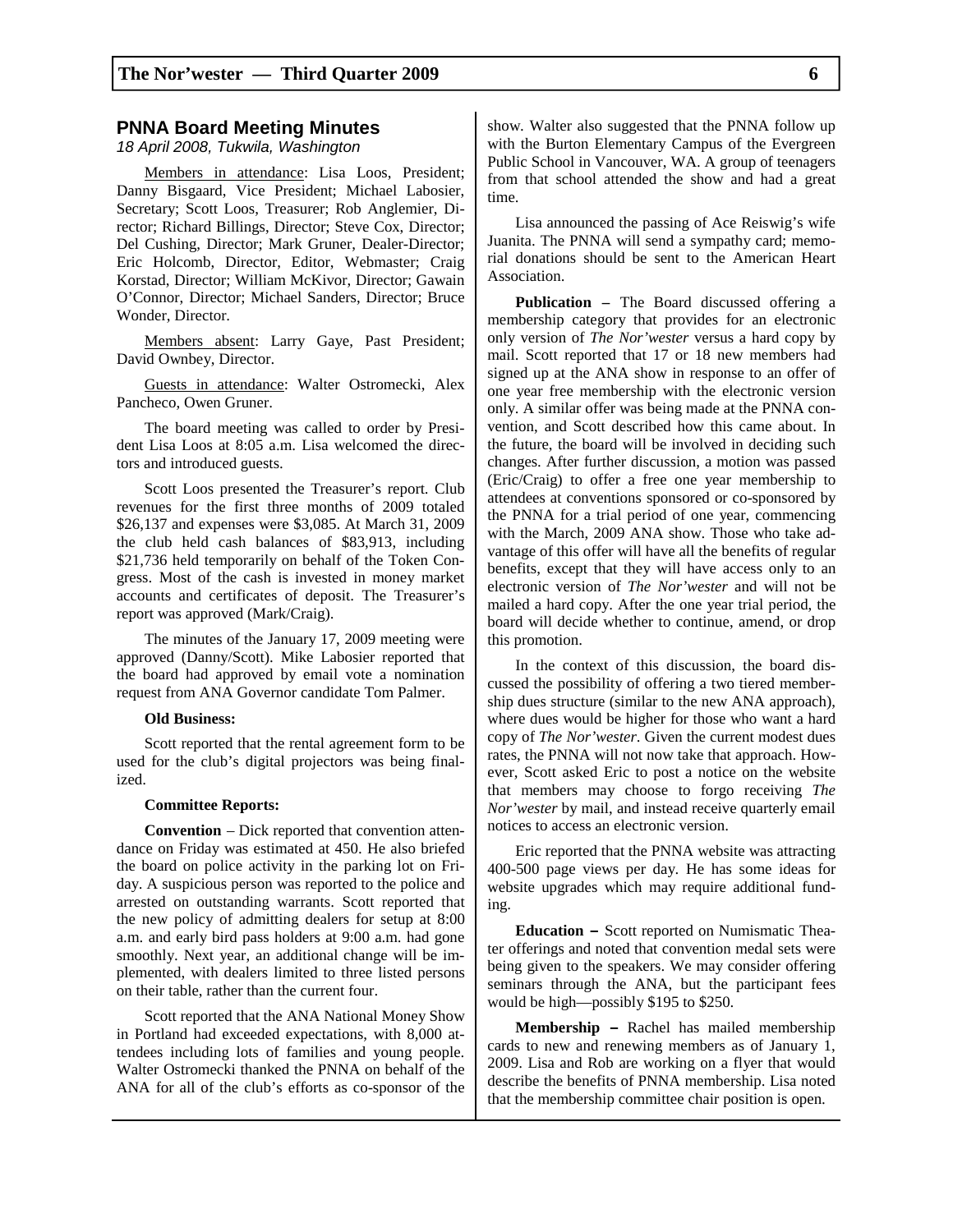**Outreach –** The chair position for this committee also is open. Lora Hetzel of the Everett Coin Club currently serves as YN coordinator and Greg Smith will continue in charge of the Puyallup Fair outreach effort.

**Election –** Bill reported that Larry Rowe had retired from the committee. Bill also noted that at least two committee members should be involved in the balloting process to avoid the appearance of conflict of interest, since he will be a candidate in the next election. Lisa has a potential new candidate and will forward the information to Bill.

**Exhibits –** Eric reported on the convention's exhibits. Participation was light this year, and Eric has plans to formalize the process more next year and ensure that we know in advance who will exhibit and how many display cases will need to be reserved.

**Awards –** Danny discussed the awards process and announced the following 2009 winners:

Nina Nystrom Award – Greg Franck-Weiby,

Everett Memorial Award – James Reinders.

The committee received eight applications (six adult and two YN) for the scholarship to ANA's 2009 Summer Seminar. The winners were:

YN – Hannah Powell, Adult – Jason Failla.

In addition to these awards, there were four Presidential Awards to be presented by Lisa at the Annual Membership Meeting. (See minutes of that meeting.)

#### **Other Business**

Bill provided an update on the British Token Congress. About 20% of the attendees will be traveling to Seattle from the U.K. Based on paid registrations received to date, Bill was happy to report that the \$2,000 subsidy offered by the PNNA would likely not be needed.

Lisa proposed a new format for the Annual Members Meeting. The board agreed with her idea to introduce board members, present committee reports, and then open the meeting to a general Q&A session to be followed by the awards presentations.

There was a brief discussion of a published appeal to the PNNA board to purchase a PNNA memorabilia collection for \$2,750. The consensus was that the club already had most if not all of the items for sale.

As a planning point for future Annual Conventions, Craig suggested that we approach the grading services to see if any of them would be interested in participating.

There being no further business, Lisa adjourned the meeting at 9:25 a.m.

Michael Labosier, Secretary, Recording.

#### **PNNA Membership Meeting Minutes**

*18 April 2008, Tukwila, Washington* 

Board members in attendance: Lisa Loos, President; Danny Bisgaard, Vice President; Michael Labosier, Secretary; Scott Loos, Treasurer; Richard Billings, Director; Del Cushing, Director; Larry Gaye, Past President; Mark Gruner, Dealer-Director; Eric Holcomb, Director, Editor, Webmaster; William McKivor, Director; Gawain O'Connor, Director; Michael Sanders, Director.

Board members absent: Rob Anglemier, Director; Steve Cox, Director; Craig Korstad, Director; David Ownbey, Director; Bruce Wonder, Director.

Club members and guests in attendance: Walter Ostromecki, Jerry Bobbe, Dick Cowley, Dennis Reed, Dorothy Reed, Bob Graham, Gay Graham, John Wasserman, Larry Rowe, Owen Gruner.

President Lisa Loos called the meeting to order at approximately 6:15 p.m. Lisa introduced herself, welcomed the attendees and explained the meeting format, noting that it would include a new general Q&A session.

#### **Introductions**

The board members then introduced themselves and noted their committee assignments: Danny Bisgaard—PNNA Vice President, Awards Committee; Mike Labosier—PNNA Secretary, Election Committee, and Asst. General Chairman of the PNNA Annual Convention; Scott Loos—Treasurer, Education Committee; Michael Sanders—Director, Elections and Membership Committees; Gawain O'Connor— Director, Education and Awards Committees; Del Cushing—Director, responsible for the club's storage locker and distribution of *The Nor'wester*; Mark Gruner—Dealer-Director, Publication and Education Committees; Eric Holcomb—Director, Publication Committee, Editor of *The Nor'wester* and Webmaster; Larry Gaye—Past President, General Chairman of the PNNA Portland Convention; Larry Rowe—Chair of the Exhibits Committee; Bill McKivor—Director, Election Committee; Dick Billings—Director, General Chairman of the PNNA Annual Convention.

Other PNNA Members and guests (noted above) introduced themselves.

Larry Rowe expressed his sincere thanks and appreciation for the PNNA's support of the Presidential Award he received from the ANA in recognition of his 15+ years of volunteer service.

#### **Committee Reports**

**Membership** – Lisa reported that membership cards are being sent to all new and renewing members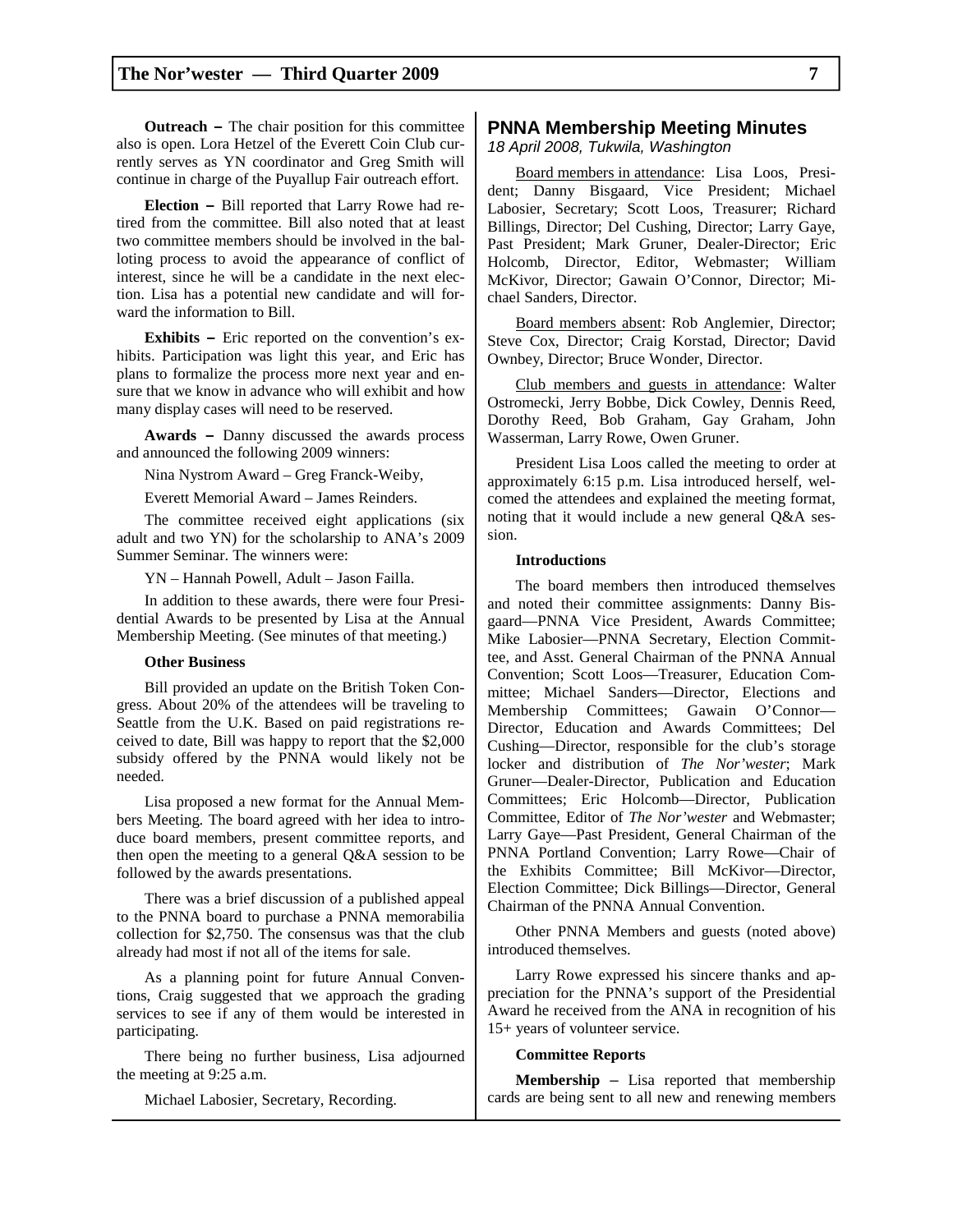as of January 1, 2009. She is working on a flyer that will explain the benefits of PNNA membership.

**Outreach** – Lisa described the PNNA's continuing outreach efforts through participation in the Puyallup Fair's Hobby Hall and by sponsoring scout clinics.

**Elections** – Bill reported on election activities, with the next election scheduled for 2010. He plans to coordinate work on a flyer that would explain duties of board members. Bill also noted that we have seen light voter turnout in past elections and solicited ideas to encourage members to return their ballots.

**Publications** – Eric explained the new promotion offering one year of free PNNA membership with access to *The Nor'wester* online only. He reported that the PNNA website attracts between 400 and 500 page views per day and that website upgrades are being considered.

#### **Q & A / General Discussion**

Danny suggested the PNNA may want to model its member benefits flyer after the ANA's membership pamphlet. Primary membership benefits currently are: receiving *The Nor'wester*, the ability to exhibit at PNNA shows, and eligibility for PNNA scholarships.

Dennis Reed suggested that the PNNA offer a life membership option [it already does]. Larry Gaye added that a different color of ribbon could be used to distinguish life members at PNNA shows. Larry also proposed that board members personally contact current members to encourage membership renewals.

Membership benefits to clubs were discussed. Dick Cowley would like website development help for member clubs. Danny noted that current benefits to clubs include links to their websites from the PNNA site and the PNNA's online coin show listing. A list of speakers is also available to the clubs. Lisa added that free case rentals and use of the PNNA's digital projectors are other benefits to member clubs. Dennis Reed proposed possible dealer member benefits, including discounts on bourse fees and educational offerings.

Larry Gaye discussed the need for the PNNA to investigate Liability and Directors and Officers insurance coverage. Others joined in this discussion and noted other clubs that carry such coverage, which is available at a reasonable cost.

Jerry Bobbe described his success with giving talks at middle schools and distributing free coins as part of the presentation. This outreach activity contributed to the many families in attendance at the ANA show in Portland. He suggested that the speakers list on the PNNA website be updated, as this is a valuable resource. [Please submit updates to Eric Holcomb.]

#### **Awards**

Eric announced the exhibit award winners.

[See Larry Rowe's article on page 3 for a list of those awards.]

Danny discussed the PNNA awards process and announced the following 2009 winners:

Nina Nystrom Award – Greg Franck-Weiby,

Everett Memorial Award – James Reinders.

The committee received eight applications (six adult and two YN) for the scholarship to ANA's Summer Seminar. The winners were:

YN – Hannah Powell, Adult – Jason Failla.

In addition to these awards, there were four Presidential Awards announced by Lisa. Selected for this honor were:

Greg Smith, Puyallup Fair Coordinator,

Mike Pepka, YN Treasure Hunt Coordinator,

Richard Billings, General Chairman, PNNA Annual Convention,

James Reinders, ANA Scout Coordinator.

There being no further business, Lisa adjourned the meeting at 7:05 p.m.

Michael Labosier, Secretary, Recording.

## Tom Sheehan is buying!!

### Tom is interested in buying Washington State Nationals. CASH PAID!!

Life Member ANA, ANS, SPMC and PNNA P.O. Box 1477, Edmonds, WA 98020 Phone — 206-949-COIN(2646) (If Tom is out please leave name and phone number.) E-mail — ThomasSheehan@msn.com

### **FOR SALE**

### **PNNA Memorabilia Collection**

 From 1946 to Present Several Scarce Items

 Contact Larry Rowe for List Phone: 360-573-9827 e-mail: klrowe@pacifier.com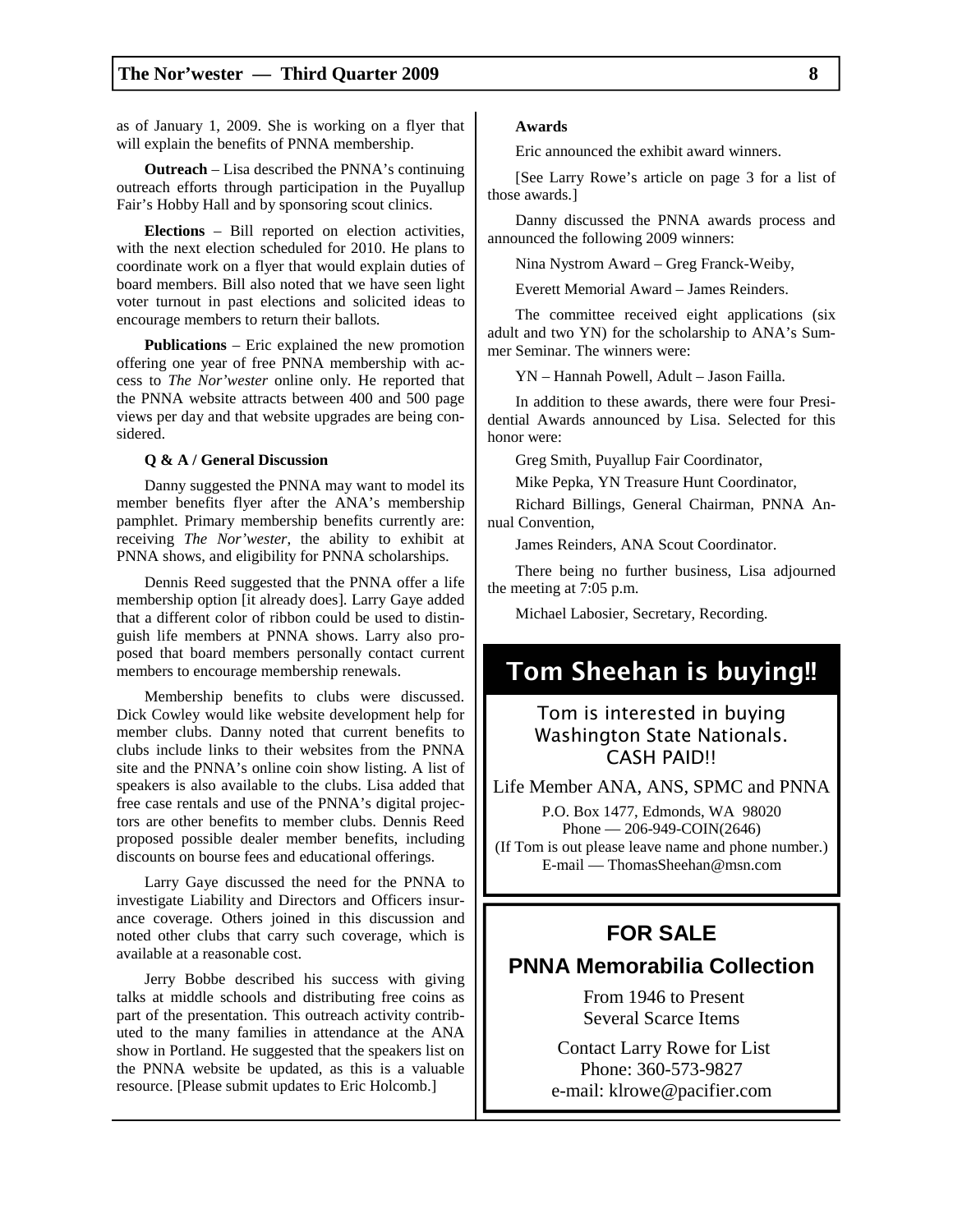### *Additional ANA and PNNA News*

### **ANA to Debut Museum Showcase in Los Angeles**

#### *World's Fair of Money to Feature Smithsonian Institution Exhibit*

The American Numismatic Association will introduce its inaugural Museum Showcase, featuring rarely seen numismatic treasures from the Smithsonian Institution, the ANA Edward C. Rochette Money Museum and private collectors, at the 2009 Los Angeles World's Fair of Money®, Aug. 5-9 at the Los Angeles Convention Center.

The Museum Showcase will be located on the bourse in a separate location from the Collector Gallery and Mint Promenade, and will feature museum-quality exhibits.

Among the rarities on display will be 20 coins from the Smithsonian Institution's National Numismatic Collection, including the first (1849 pattern) and last (1933) double eagles ever produced as well as a 1907 Saint-Gaudens ultra high relief pattern that President Theodore Roosevelt gave his daughter Ethel as a Christmas gift in 1907.

Also featured from the Edward C. Rochette Money Museum and private collections are the finest known – and possibly first minted – 1794 silver dollar; America's first gold coin, the EB on breast Brasher Doubloon; three of the five known Liberty Head nickels and a rare, 490-year-old original copy of the first illustrated, printed numismatic book, *Illustrium Imagines* ("Images of the Illustrious").

"Our new Museum Showcase is one way we will use our conventions to pay something back to our members," said Executive Director Larry Shepherd. "The ANA is in a unique position to share numismatic treasures because of who we are, because of our museum and because of our connections. We want our Museum Showcase to become a unique draw for our shows – and we'll enhance your experience by ensuring the stories and history of each object are told in an informative and entertaining way."

The Museum Showcase will feature informative displays set in special lighting. Informal discussions led by noted numismatic scholars also will be scheduled throughout the show.

The World's Fair of Money is the largest coin show in the country, and features more than 1,100 ANA-member dealers, a wide array of educational programs, a Collector Gallery featuring fascinating exhibits created by ANA members, a Mint Promenade with mints from throughout the world, a \$1 billion display by the Bureau of Engraving and Printing and a special exhibit presented by the United States Mint. For more information, visit www.worldsfairofmoney.com or call 719-482-9857.

The show is open to the public from 10 a.m. to 6:30 p.m. Wednesday through Saturday and from 10 a.m. to 2 p.m. Sunday. Admission is \$6 (\$20 for a five-day pass), and free for ANA members and children 12 and under.

*Additional PNNA News ...* 

### **British-American Token Congress in Seattle a Big Success!!**

Thanks to the efforts of British token dealer and enthusiast Bill McKivor, the British-American Token Congress in Seattle, May 14-16, 2009, was a great success (including 11 attendees from the UK), and plans are already underway to hold similar events in the U.S. again.

This event was modeled after an annual event held in the United Kingdom, and featured a number of educational programs, including a talk by Dr. Richard Doty of the Smithsonian. There was also a bourse available only to program participants (not open to the public).

#### **Memorials**

Al Nystrom, PNNA HLM 16, passed away on April 30, 2009. Al was best known in the numismatic community for his wooden money collection. His wife, Nina Nystrom, passed away many years ago, and the PNNA's Nina Nystrom Memorial Goodwill Ambassador Award is named in her honor.

Alden "Al" Erickson, Jr. (born July 12, 1939) passed away on February 3, 2009.

Information supplied by Mike Patton:

The Northwest has lost one of it's more avid token collectors, token catalogers and all around good guy and friend to many. Al truly enjoyed the quest for that elusive special token to add to his collection. He collected a wide variety of tokens, although his main passion was for Washington State trade tokens. He authored two popular token books, *The Washington State Trade Tokens* and *The Saloon Tokens of the United States*. He also wrote several smaller exonumia publications dealing with Washington State.

Al corresponded with literally hundreds of collectors in his quest for data for his continuing research. At the time of his passing he was working on books for Vermont and New Hampshire tokens.

Al was active in NWTAMS for the past 28 years. He was a board member most of this time. He was always willing to lend a helping hand.

Al loved to travel to all of the regional and national token shows. He really enjoyed meeting people he had corresponded with over the years and trading those "can you top this token" stories. I know that I speak for many of you when I say that he will be deeply missed by his many friends and fellow collectors. Al truly did live and breathe tokens for a number of years.